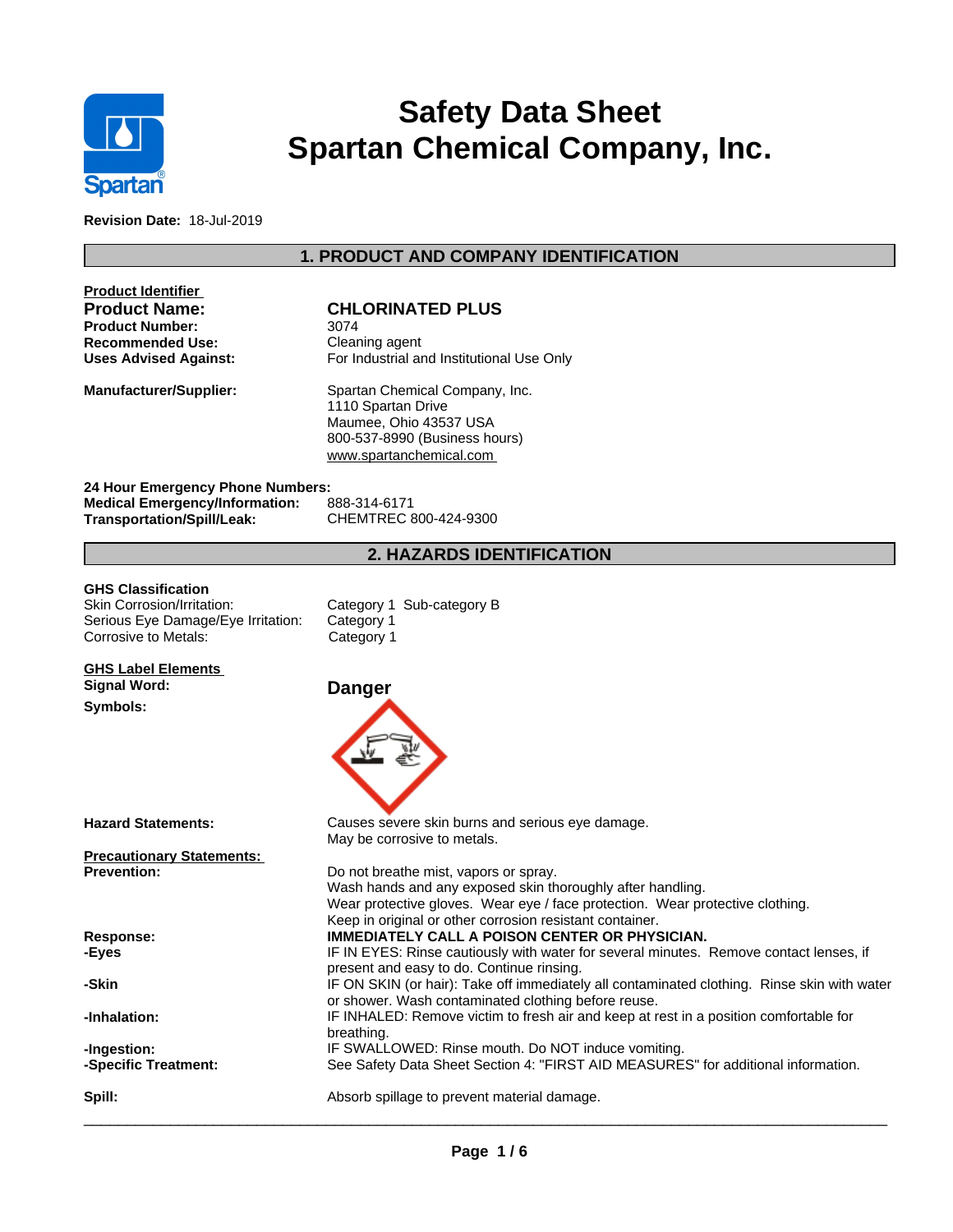| Storage:<br>Disposal:                    | Store locked up. Store in corrosion resistant container.<br>Dispose of contents and container in accordance with local, state and federal regulations.                                                                                                                                                                                                                                                                                                                                     |  |  |  |
|------------------------------------------|--------------------------------------------------------------------------------------------------------------------------------------------------------------------------------------------------------------------------------------------------------------------------------------------------------------------------------------------------------------------------------------------------------------------------------------------------------------------------------------------|--|--|--|
| <b>Hazards Not Otherwise Classified:</b> | Not Applicable                                                                                                                                                                                                                                                                                                                                                                                                                                                                             |  |  |  |
| <b>Other Information:</b>                | • Corrosive.<br>• Harmful or fatal if swallowed.<br>• Harmful contact may not cause immediate pain.<br>. Inhalation of vapors or mist may cause respiratory irritation or damage.<br>• Take off and destroy contaminated shoes.<br>. Do not use or mix with other cleaning products, acids, ammonia or other chemicals. To do<br>so may release hazardous gases.<br>• Keep out of reach of children.<br>• NOTE TO PHYSICIAN: Probable mucosal damage may contraindicate the use of gastric |  |  |  |

 $\overline{\phantom{a}}$  ,  $\overline{\phantom{a}}$  ,  $\overline{\phantom{a}}$  ,  $\overline{\phantom{a}}$  ,  $\overline{\phantom{a}}$  ,  $\overline{\phantom{a}}$  ,  $\overline{\phantom{a}}$  ,  $\overline{\phantom{a}}$  ,  $\overline{\phantom{a}}$  ,  $\overline{\phantom{a}}$  ,  $\overline{\phantom{a}}$  ,  $\overline{\phantom{a}}$  ,  $\overline{\phantom{a}}$  ,  $\overline{\phantom{a}}$  ,  $\overline{\phantom{a}}$  ,  $\overline{\phantom{a}}$ 

## **3. COMPOSITION / INFORMATION ON INGREDIENTS**

lavage.

| <b>Chemical Name</b>       | <b>CAS No</b> | Weight-% |
|----------------------------|---------------|----------|
| Water                      | 7732-18-5     | 60-100   |
| Sodium Hvdroxide           | 1310-73-2     | $5 - 10$ |
| Potassium Hydroxide        | 1310-58-3     | 1-5      |
| Sodium Hypochlorite        | 7681-52-9     | 1-5      |
| Polycarbonate, Sodium Salt | 60472-42-6    | 1-5      |
| Sodium Ethylhexyl Sulfate  | 126-92-1      | 1-5      |

Specific chemical identity and/or exact percentage of composition has been withheld as a trade secret.

|                            | <b>4. FIRST AID MEASURES</b>                                                                                                                                                                                                                       |
|----------------------------|----------------------------------------------------------------------------------------------------------------------------------------------------------------------------------------------------------------------------------------------------|
| -Eye Contact:              | Rinse cautiously with water for at least 15 minutes. Remove contact lenses, if present and<br>easy to do. Continue rinsing. IMMEDIATELY CALL A POISON CENTER OR PHYSICIAN.                                                                         |
| -Skin Contact:             | Take off immediately all contaminated clothing and shoes. Rinse with water or shower for<br>at least 15 minutes. IMMEDIATELY CALL A POISON CENTER OR PHYSICIAN. Wash<br>contaminated clothing before reuse. Discard or destroy contaminated shoes. |
| -Inhalation:               | Remove victim to fresh air and keep at rest in a position comfortable for breathing.<br>IMMEDIATELY CALL A POISON CENTER OR PHYSICIAN.                                                                                                             |
| -Ingestion:                | Rinse mouth. Do NOT induce vomiting. IMMEDIATELY CALL A POISON CENTER OR<br>PHYSICIAN. Never give anything by mouth to an unconscious person.                                                                                                      |
| <b>Note to Physicians:</b> | NOTE TO PHYSICIAN: Probable mucosal damage may contraindicate the use of gastric<br>lavage.                                                                                                                                                        |
|                            | <b>5. FIRE-FIGHTING MEASURES</b>                                                                                                                                                                                                                   |

| <b>Suitable Extinguishing Media:</b>  | Water spray or fog. Carbon dioxide                                                    |
|---------------------------------------|---------------------------------------------------------------------------------------|
| Specific Hazards Arising from the     | Combustion products are toxic. Releases oxygen when heated to decomposition which may |
| <b>Chemical:</b>                      | intensify fire.                                                                       |
| <b>Hazardous Combustion Products:</b> | May include Carbon monoxide Carbon dioxide and other toxic gases or vapors.           |
| <b>Protective Equipment and</b>       | Wear MSHA/NIOSH approved self-contained breathing apparatus (SCBA) and full           |
| <b>Precautions for Firefighters:</b>  | protective gear. Cool fire-exposed containers with water spray.                       |

# **6. ACCIDENTAL RELEASE MEASURES**

**Personal Precautions:** Avoid contact with skin, eyes or clothing. Use personal protective equipment as required.<br> **Environmental Precautions:** Do not rinse spill onto the ground, into storm sewers or bodies of water. Do not rinse spill onto the ground, into storm sewers or bodies of water.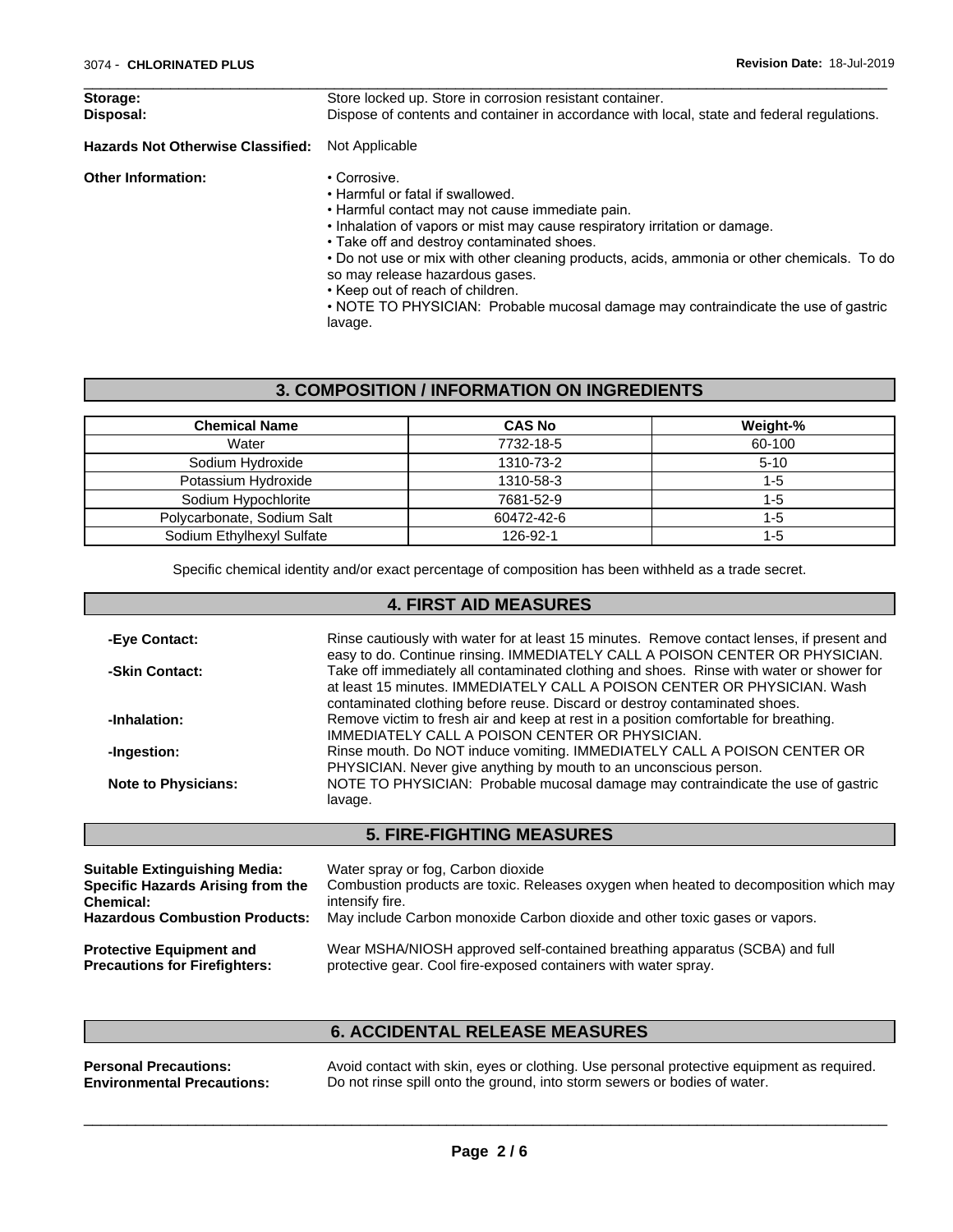# $\overline{\phantom{a}}$  ,  $\overline{\phantom{a}}$  ,  $\overline{\phantom{a}}$  ,  $\overline{\phantom{a}}$  ,  $\overline{\phantom{a}}$  ,  $\overline{\phantom{a}}$  ,  $\overline{\phantom{a}}$  ,  $\overline{\phantom{a}}$  ,  $\overline{\phantom{a}}$  ,  $\overline{\phantom{a}}$  ,  $\overline{\phantom{a}}$  ,  $\overline{\phantom{a}}$  ,  $\overline{\phantom{a}}$  ,  $\overline{\phantom{a}}$  ,  $\overline{\phantom{a}}$  ,  $\overline{\phantom{a}}$ **Methods for Clean-Up:** Prevent further leakage or spillage if safe to do so. Contain and collect spillage with non-combustible absorbent material, (e.g. sand, earth, diatomaceous earth, vermiculite) and place in container for disposal according to local / national regulations (see Section 13).

|                                 | <b>7. HANDLING AND STORAGE</b>                                                                                                     |
|---------------------------------|------------------------------------------------------------------------------------------------------------------------------------|
| <b>Advice on Safe Handling:</b> | Handle in accordance with good industrial hygiene and safety practice. Wash thoroughly<br>after handling.                          |
| <b>Storage Conditions:</b>      | Keep containers tightly closed in a dry, cool and well-ventilated place. Keep out of the reach<br>of children. Keep from freezing. |
| <b>Incompatible Materials:</b>  | Acids. Strong oxidizing agents. Ammonia. Reactive metals such as aluminum, zinc and tin.                                           |

# **8. EXPOSURE CONTROLS / PERSONAL PROTECTION**

#### **Occupational Exposure Limits:** .

| <b>Chemical Name</b>             | <b>ACGIH TLV</b>             | <b>OSHA PEL</b>                       | <b>NIOSH</b>                |
|----------------------------------|------------------------------|---------------------------------------|-----------------------------|
| Sodium Hydroxide                 | Ceiling: 2 mg/m <sup>3</sup> | TWA: $2 \text{ mg/m}^3$               | IDLH: $10 \text{ mg/m}^3$   |
| 1310-73-2                        |                              | (vacated) Ceiling: $2 \text{ mg/m}^3$ | Ceiling: $2 \text{ mg/m}^3$ |
| Potassium Hydroxide<br>1310-58-3 | Ceiling: 2 mg/m <sup>3</sup> | (vacated) Ceiling: $2 \text{ mg/m}^3$ | Ceiling: $2 \text{ mg/m}^3$ |

| Provide good general ventilation.                                                                                                                                                                   |
|-----------------------------------------------------------------------------------------------------------------------------------------------------------------------------------------------------|
| If work practices generate dust, fumes, gas, vapors or mists which expose workers to                                                                                                                |
| chemicals above the occupational exposure limits, local exhaust ventilation or other<br>engineering controls should be considered.                                                                  |
| Eye wash stations and shower facilities should be readily accessible in areas where the<br>product is handled.                                                                                      |
|                                                                                                                                                                                                     |
| Wear splash goggles. For severe use-conditions, wear a face shield over the goggles.                                                                                                                |
| Wear rubber or other chemical-resistant gloves. Use of impervious apron, boots and other<br>protective equipment should be considered in order to prevent or minimize contact with this<br>product. |
| Not required with expected use.                                                                                                                                                                     |
| If occupational exposure limits are exceeded or respiratory irritation occurs, use of a<br>NIOSH/MSHA approved respirator suitable for the use-conditions and chemicals in Section                  |
| 3 should be considered.                                                                                                                                                                             |
| Wash hands and any exposed skin thoroughly after handling.                                                                                                                                          |
| See 29 CFR 1910.132-138 for further guidance.                                                                                                                                                       |
|                                                                                                                                                                                                     |

# **9. PHYSICAL AND CHEMICAL PROPERTIES**

| Appearance/Physical State:        | Liquid                            |
|-----------------------------------|-----------------------------------|
| Color:                            | Light yellow                      |
| Odor:                             | <b>Chlorine</b>                   |
| pH:                               | 13.5-14.0                         |
| Melting Point / Freezing Point:   | No information available.         |
| Boiling Point / Boiling Range:    | 100 °C / 212 °F                   |
| <b>Flash Point:</b>               | 100 °C $/$ > 212 °F ASTM D56      |
| <b>Evaporation Rate:</b>          | $< 1$ (BuAc = 1)                  |
| Flammability (solid, gas)         | No information available.         |
| <b>Upper Flammability Limit:</b>  | No information available.         |
| Lower Flammability Limit:         | No information available.         |
| Vapor Pressure:                   | No information available.         |
| <b>Vapor Density:</b>             | No information available.         |
| Specific Gravity:                 | 1.140                             |
| Solubility(ies):                  | <b>No information available.</b>  |
| <b>Partition Coefficient:</b>     | No information available.         |
| <b>Autoignition Temperature:</b>  | No information available.         |
| <b>Decomposition Temperature:</b> | No information available.         |
| Viscosity:                        | <u>INo information available.</u> |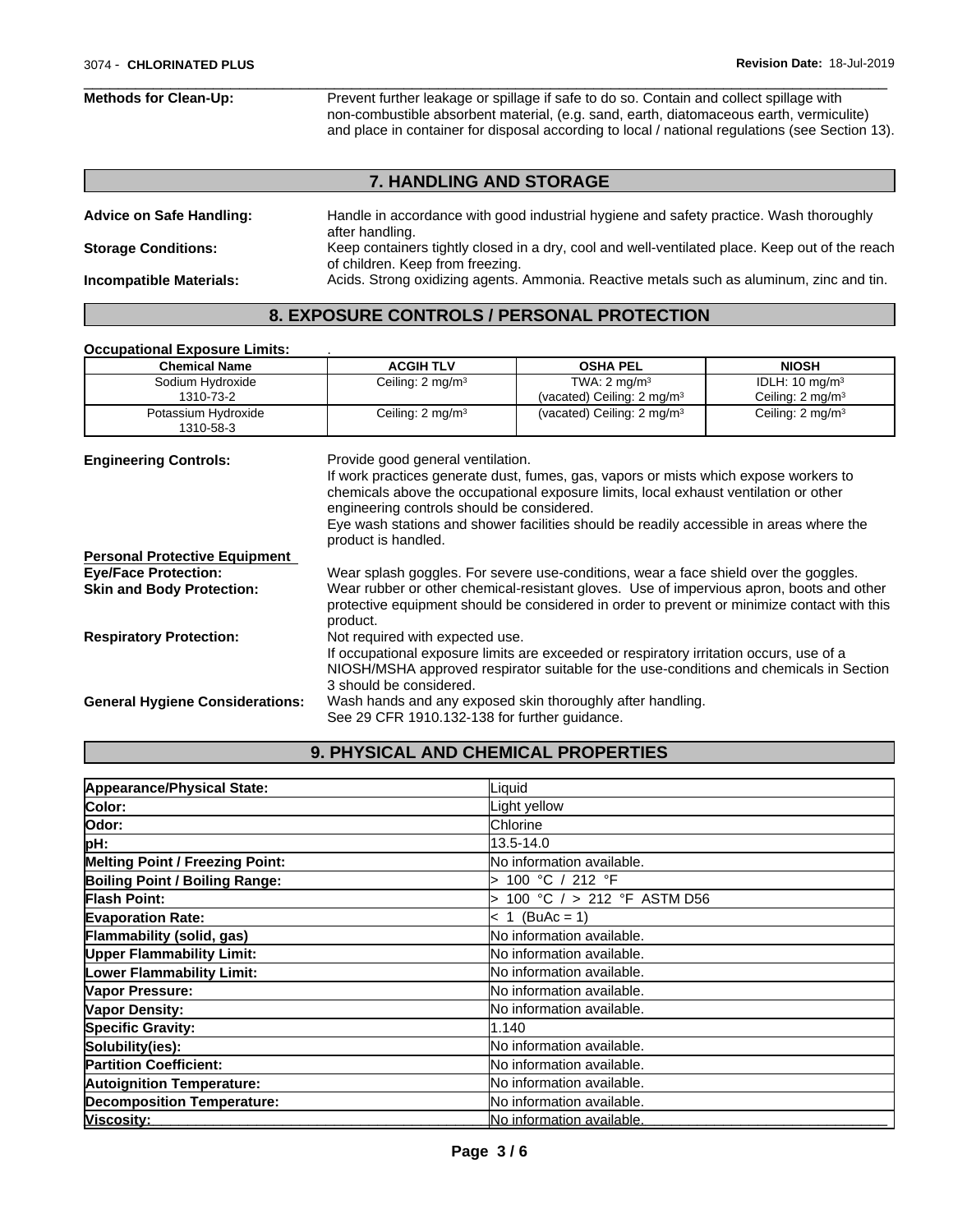|                                                                                                                     | <b>10. STABILITY AND REACTIVITY</b>                                                                                                                                                                                                                                                                                                                                                  |  |  |  |
|---------------------------------------------------------------------------------------------------------------------|--------------------------------------------------------------------------------------------------------------------------------------------------------------------------------------------------------------------------------------------------------------------------------------------------------------------------------------------------------------------------------------|--|--|--|
| <b>Reactivity:</b><br><b>Chemical Stability:</b>                                                                    | This material is considered to be non-reactive under normal conditions of use.<br>Stable under normal conditions.<br>Possibility of Hazardous Reactions: Contact with acids releases chlorine gas. Contact with ammonia releases chloramine gas.                                                                                                                                     |  |  |  |
| <b>Conditions to Avoid:</b><br><b>Incompatible Materials:</b><br><b>Hazardous Decomposition</b><br><b>Products:</b> | Contact with aluminum or other reactive metals may release hydrogen gas.<br>Extremes of temperature and direct sunlight.<br>Acids. Strong oxidizing agents. Ammonia. Reactive metals such as aluminum, zinc and tin.<br>May include carbon monoxide, carbon dioxide (CO2) and other toxic gases or vapors.<br>Releases oxygen when heated to decomposition which may intensify fire. |  |  |  |
|                                                                                                                     | <b>11. TOXICOLOGICAL INFORMATION</b>                                                                                                                                                                                                                                                                                                                                                 |  |  |  |
|                                                                                                                     |                                                                                                                                                                                                                                                                                                                                                                                      |  |  |  |
| <b>Likely Routes of Exposure:</b><br><b>Symptoms of Exposure:</b>                                                   | Eyes, Skin, Ingestion, Inhalation.                                                                                                                                                                                                                                                                                                                                                   |  |  |  |
| -Eye Contact:                                                                                                       | Pain, redness, swelling of the conjunctiva and tissue damage. Eye contact may cause<br>permanent damage.                                                                                                                                                                                                                                                                             |  |  |  |
| -Skin Contact:                                                                                                      | Pain, redness, blistering and possible chemical burn.                                                                                                                                                                                                                                                                                                                                |  |  |  |
| -Inhalation:                                                                                                        | Irritation or damage to the mucus membranes of the respiratory tract. Nasal discomfort and<br>coughing.                                                                                                                                                                                                                                                                              |  |  |  |
| -Ingestion:                                                                                                         | Damage or chemical burns to mouth, throat and stomach. Pain, nausea, vomiting and<br>diarrhea.                                                                                                                                                                                                                                                                                       |  |  |  |
| Immediate, Delayed, Chronic Effects                                                                                 |                                                                                                                                                                                                                                                                                                                                                                                      |  |  |  |
| Product Information:                                                                                                | Data not available or insufficient for classification.                                                                                                                                                                                                                                                                                                                               |  |  |  |
| Target Organ Effects:<br><b>Numerical Measures of Toxicity</b>                                                      | -Eyes. Respiratory System. - Skin.                                                                                                                                                                                                                                                                                                                                                   |  |  |  |
|                                                                                                                     | The following acute toxicity estimates (ATE) are calculated based on the GHS document.                                                                                                                                                                                                                                                                                               |  |  |  |
| ATEmix (oral):                                                                                                      | 17105 mg/kg                                                                                                                                                                                                                                                                                                                                                                          |  |  |  |
| ATEmix (dermal):                                                                                                    | 16936 mg/kg                                                                                                                                                                                                                                                                                                                                                                          |  |  |  |
| ATEmix (inhalation-dust/mist):                                                                                      | $6.7$ mg/l                                                                                                                                                                                                                                                                                                                                                                           |  |  |  |

 $\overline{\phantom{a}}$  ,  $\overline{\phantom{a}}$  ,  $\overline{\phantom{a}}$  ,  $\overline{\phantom{a}}$  ,  $\overline{\phantom{a}}$  ,  $\overline{\phantom{a}}$  ,  $\overline{\phantom{a}}$  ,  $\overline{\phantom{a}}$  ,  $\overline{\phantom{a}}$  ,  $\overline{\phantom{a}}$  ,  $\overline{\phantom{a}}$  ,  $\overline{\phantom{a}}$  ,  $\overline{\phantom{a}}$  ,  $\overline{\phantom{a}}$  ,  $\overline{\phantom{a}}$  ,  $\overline{\phantom{a}}$ 

#### **Component Acute Toxicity Information**

| <b>Chemical Name</b>                  | Oral LD50            | <b>Dermal LD50</b>       | <b>Inhalation LC50</b> |
|---------------------------------------|----------------------|--------------------------|------------------------|
| Water<br>7732-18-5                    | $> 90$ mL/kg (Rat)   | Not Available            | Not Available          |
| Sodium Hydroxide<br>1310-73-2         | Not Available        | $= 1350$ mg/kg (Rabbit)  | Not Available          |
| Potassium Hydroxide<br>1310-58-3      | $= 284$ mg/kg (Rat)  | Not Available            | Not Available          |
| Sodium Hypochlorite<br>7681-52-9      | $= 8200$ mg/kg (Rat) | $> 10000$ mg/kg (Rabbit) | Not Available          |
| Sodium Ethylhexyl Sulfate<br>126-92-1 | $= 4$ g/kg (Rat)     | Not Available            | Not Available          |

**Carcinogenicity:** No components present at 0.1% or greater are listed as to being carcinogens by ACGIH, IARC, NTP or OSHA.

# **12. ECOLOGICAL INFORMATION**

#### **Ecotoxicity**

| ---------- |                      |                             |                         |                                             |               |
|------------|----------------------|-----------------------------|-------------------------|---------------------------------------------|---------------|
|            | <b>Chemical Name</b> | <b>Algae/Aquatic Plants</b> | Fish                    | <b>Toxicity to</b><br><b>Microorganisms</b> | Crustacea     |
|            |                      |                             |                         |                                             |               |
|            | Sodium Hydroxide     | Not Available               | 45.4: 96 h Oncorhvnchus | Not Available                               | Not Available |
|            | 1310-73-2            |                             | mykiss mg/L LC50 static |                                             |               |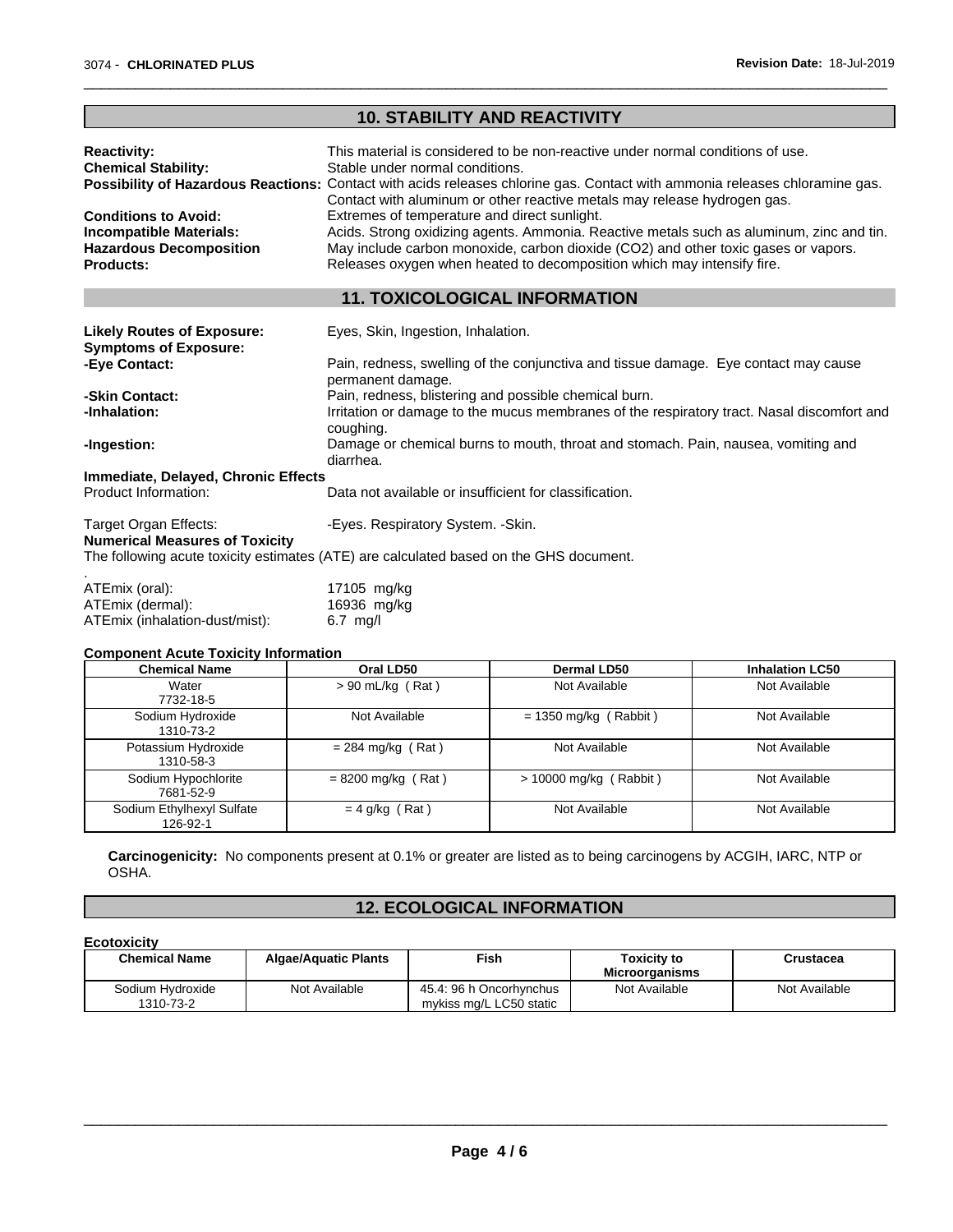| Sodium Hypochlorite<br>7681-52-9                                                                                                             | Not Available                                                | 0.06 - 0.11: 96 h Pimephales<br>promelas mg/L LC50<br>flow-through 4.5 - 7.6: 96 h<br>Pimephales promelas mg/L<br>LC50 static 0.4 - 0.8: 96 h<br>Lepomis macrochirus mg/L<br>LC50 static 0.28 - 1: 96 h<br>Lepomis macrochirus mg/L<br>LC50 flow-through 0.05 -<br>0.771: 96 h Oncorhynchus<br>mykiss mg/L LC50<br>flow-through 0.03 - 0.19: 96<br>h Oncorhynchus mykiss<br>mg/L LC50 semi-static 0.18<br>0.22: 96 h Oncorhynchus<br>mykiss mg/L LC50 static | Not Available | 0.033 - 0.044: 48 h Daphnia<br>magna mg/L EC50 Static |  |  |
|----------------------------------------------------------------------------------------------------------------------------------------------|--------------------------------------------------------------|--------------------------------------------------------------------------------------------------------------------------------------------------------------------------------------------------------------------------------------------------------------------------------------------------------------------------------------------------------------------------------------------------------------------------------------------------------------|---------------|-------------------------------------------------------|--|--|
| <b>Persistence and Degradability:</b><br><b>Bioaccumulation:</b>                                                                             |                                                              | No information available.<br>No information available.                                                                                                                                                                                                                                                                                                                                                                                                       |               |                                                       |  |  |
| <b>Other Adverse Effects:</b>                                                                                                                |                                                              | No information available.                                                                                                                                                                                                                                                                                                                                                                                                                                    |               |                                                       |  |  |
|                                                                                                                                              |                                                              | <b>13. DISPOSAL CONSIDERATIONS</b>                                                                                                                                                                                                                                                                                                                                                                                                                           |               |                                                       |  |  |
| <b>Disposal of Wastes:</b><br><b>Contaminated Packaging:</b>                                                                                 |                                                              | Dispose of in accordance with federal, state and local regulations.<br>Dispose of in accordance with federal, state and local regulations.                                                                                                                                                                                                                                                                                                                   |               |                                                       |  |  |
|                                                                                                                                              |                                                              | <b>14. TRANSPORT INFORMATION</b>                                                                                                                                                                                                                                                                                                                                                                                                                             |               |                                                       |  |  |
| DOT:<br><b>UN/ID No:</b><br><b>Proper Shipping Name:</b><br><b>Hazard Class:</b><br><b>Packing Group:</b><br><b>Special Provisions:</b>      | <b>UN1760</b><br>8<br>$\mathbf{II}$<br>For totes add: I.B.C. | Corrosive liquids, n.o.s, (contains sodium hydroxide, sodium hypochlorite)<br>Shipping descriptions may vary based on mode of transport, quantities, package size,<br>and/or origin and destination. Check with a trained hazardous materials transportation<br>expert for information specific to your situation.                                                                                                                                           |               |                                                       |  |  |
| IMDG:<br><b>UN/ID No:</b><br><b>Proper Shipping Name:</b><br><b>Hazard Class:</b><br><b>Packing Group:</b><br><b>Additional information:</b> | <b>UN1760</b><br>8<br>$\mathbf{II}$<br>For totes add: I.B.C. | Corrosive liquids, n.o.s, (contains sodium hydroxide, sodium hypochlorite)                                                                                                                                                                                                                                                                                                                                                                                   |               |                                                       |  |  |

# **15. REGULATORY INFORMATION**

**TSCA Status:** (Toxic Substance Control Act Section 8(b) Inventory) All chemical substances in this product are included on or exempted from listing on the TSCA Inventory of Chemical Substances.

#### **SARA 313**

This product does not contain listed substances above the "de minimus" level

### **SARA 311/312 Hazard Categories**

| <b>Acute Health Hazard:</b>        | Yes |  |
|------------------------------------|-----|--|
| <b>Chronic Health Hazard:</b>      | No  |  |
| Fire Hazard:                       | N٥  |  |
| Sudden release of pressure hazard: | No  |  |
| <b>Reactive Hazard:</b>            | N٥  |  |

#### **California Proposition 65**

This product is not subject to warning requirements under California Proposition 65.